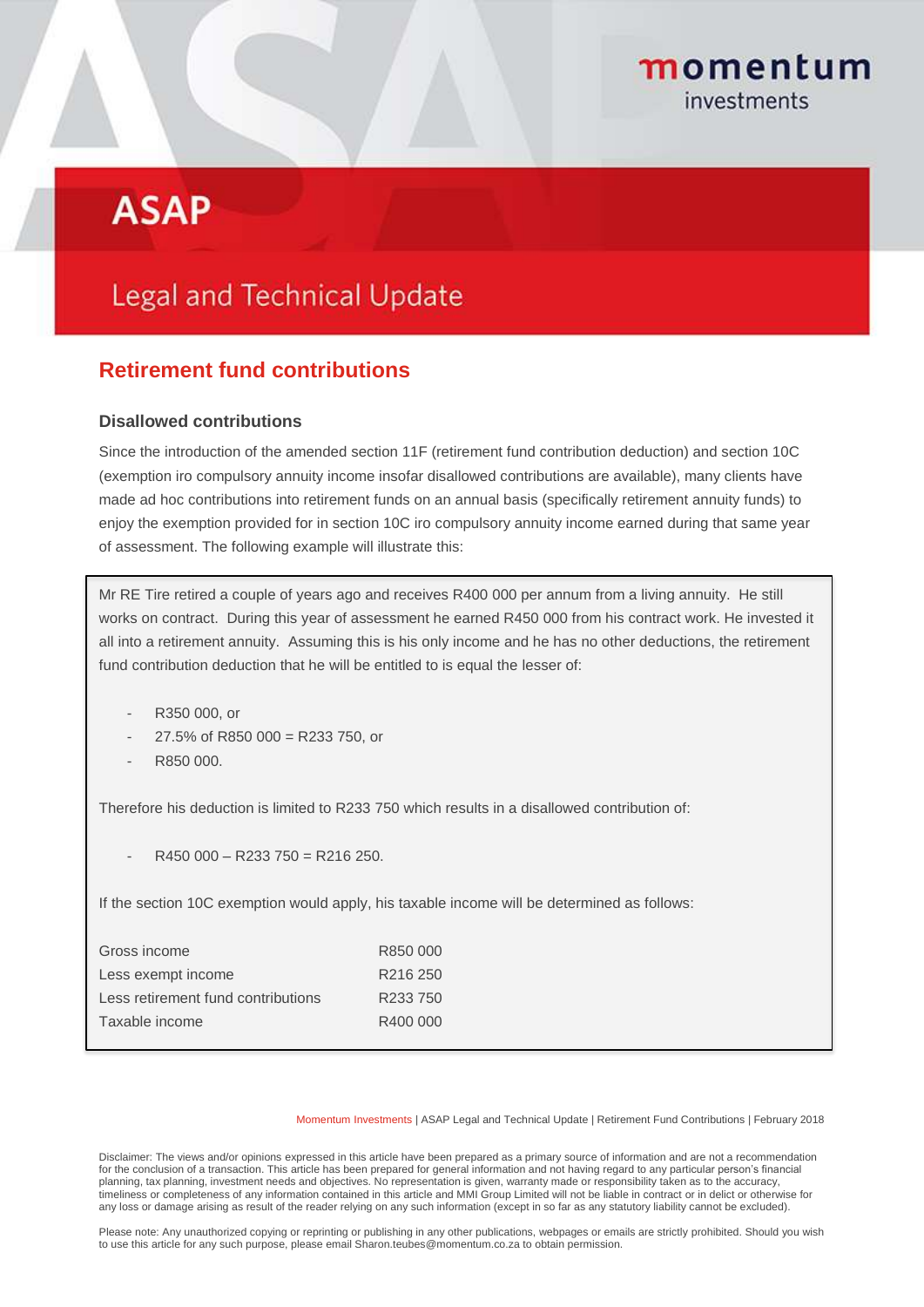# **Clarification**

SARS has provided certainty in respect of disallowed contributions and whether a contribution made in a tax year can also be seen as a disallowed contribution in that same year of assessment. The answer has come back as NO.

The interpretation of the Act supports this answer and it lies in the sequence of the tax calculation. The general outline of an income tax calculation is as follows:

| Gross income                                      |
|---------------------------------------------------|
| Less exempt income<br>(includes section10C)       |
| Equals income                                     |
| Less allowed deductions<br>(includes section 11F) |
| Equals taxable income                             |
| Add taxable capital gains (if applicable)         |
| Equals taxable income (incl capital gains)        |
| Calculate tax payable                             |
| Less medical tax credits                          |
| Less rebates                                      |
| Equals tax payable                                |

This is a strict order that is prescribed by the Act.

### **Step 1:**

When determining gross income, one would also consider all lump sums received from retirement funds during that year of assessment.

In terms of paragraphs 2, 5 and 6 of the Second Schedule, the lump sums will be reduced by all contributions made by the taxpayer that:

- did not rank as a deduction under section 11F, or
- which has not been exempted under section 10C, and
- which has not been allowed as a deduction against any previous lump sums.

#### **Step 2:**

Then the exemptions will be determined in terms of section 10.

Section 10C allows for an exemption against compulsory annuity income earned. It will be equal to retirement fund contributions made by the taxpayer that did not rank as a deduction under section 11F and that was not previously utilized under section 10C or under paragraphs 5 and 6 of the Second Schedule.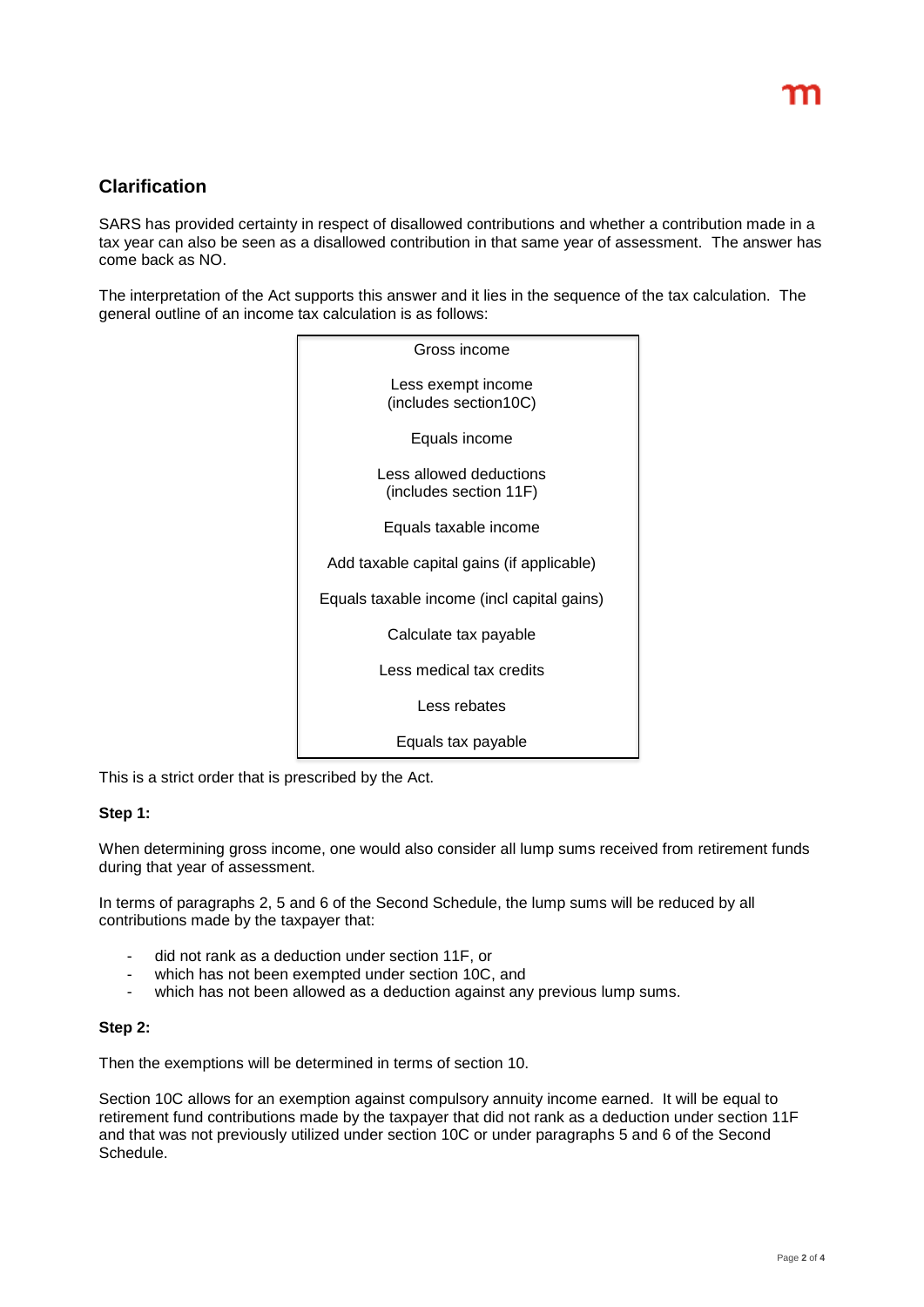### **Step 3:**

Determine all deductions against income which will include the contributions made to retirement funds within the limits prescribed by section 11F. This clearly shows that the disallowed contribution can only be determined in step 3 which results in the interpretation that a contribution cannot be seen as a 'disallowed contribution' in the same year of assessment that it is made in.

Therefore the outcome of this interpretation on our example is as follows:

Mr RE Tire retired a couple of years ago and receives R400 000 per annum from a living annuity. He still works on contract. During this 2018 year of assessment he earned R450 000 from his contract work.

He invested it all into a retirement annuity. Assuming this is his only income and he has no other deductions, the retirement fund contribution deduction that he will be entitled to is equal to the lesser of:

- R350 000, or
- $27.5\%$  of R850 000 = R233 750, or
- R850 000.

When we apply the steps as explained, the tax calculation and its impact on the section 10C exemption will be as follows:

| Gross income                                                                            | R850 000                          |  |
|-----------------------------------------------------------------------------------------|-----------------------------------|--|
| Less exempt income<br>(no disallowed contributions<br>from previous year of assessment) | NIL                               |  |
| Less retirement fund contribution                                                       | R <sub>233</sub> 750              |  |
| Taxable income                                                                          | R616 250                          |  |
| The disallowed contribution is now calculated as follows:                               |                                   |  |
| Contributions to RA<br>Less allowed deduction<br>Disallowed contribution                | R450 000<br>R233 750<br>R216 250, |  |

which will be carried over to the following year of assessment.

In that following year of assessment it will be applied as follows:

- Firstly as a deduction against any retirement fund lump sum to determine the taxable portion,
- Secondly, any remaining disallowed contribution to be applied as a section 10C exemption if compulsory annuity income is earned in that year, and
- Thirdly, any remaining amount to be deducted under section 11F and if the there is an amount that does not qualify due to it being in excess of the maximum deductible amount, it will be rolled over to the following year of assessment.

The impact in the following year is highlighted by the continuance of Mr RE Tire's situation in the 2019 tax year: